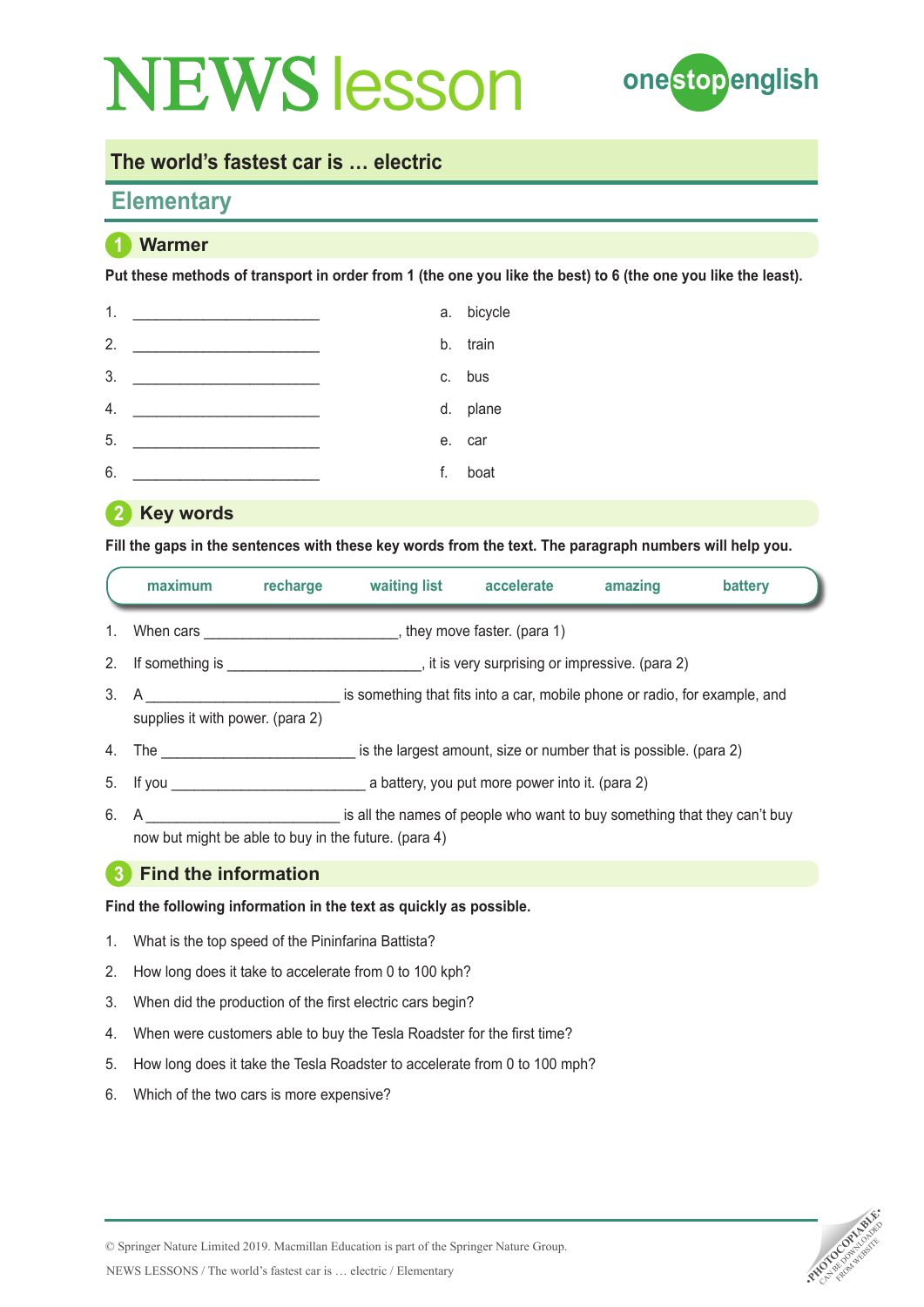

## **The world's fastest car is … electric**

## **Elementary**

#### **The world's fastest car is … electric 4 April, 2019**

- 1 At the 2019 Geneva Motor Show in Switzerland, a new Italian supercar appeared for the first time. The car, called the Pininfarina Battista, might be the fastest road car in the world. Its top speed is 250 miles per hour (400 kilometres per hour) and it can accelerate from 0 to 62 mph (100 kph) in less than two seconds.
- 2 Its speed is amazing, but the most interesting thing about this car is that it is electric. The production of the first electric cars began not very long ago. In 2004, the California company Tesla started to design and build the Tesla Roadster. In 2008, customers were able to buy this car for the first time. The problem was that many electric cars only had enough battery power to travel for a maximum of around 300 kilometres, and some needed to recharge their battery after quite short distances.
- 3 But now, you can drive the Pininfarina Battista for 450 km (280 miles) before you need to recharge the battery. The latest Tesla Roadster can travel even further – up to 620 miles – on a full battery. In fact, some people believe that the Roadster is faster than the Battista. It can accelerate from 0 to 60 mph (96 kph) in 1.9 seconds and to 100 mph (160 kph) in only 4.2 seconds. And just like the Battista, its top speed is around 250 miles per hour (400 kph).
- 4 Both cars look fantastic, but there is one big difference between them – the price. You can buy a Roadster for \$250,000, but a Battista is more expensive at \$2.6 million. Even if you have enough money, you will have to join a waiting list to buy a Battista. Only 150 will be made – 50 for Europe, 50 for Asia and 50 for the United States.

#### **4 Comprehension check**

**Match the beginnings to the endings to make statements about the text.**

- 1. If you want to buy a Pininfarina Battista, …
- 2. You will also have to
- 3. The first electric cars …
- 4. The latest electric cars …
- 5. The Roadster …
- 6. The new Italian supercar …

## **5 Chunks**

#### **Rearrange the words to make phrases from the text.**

- 1. road fastest world the in car the
- 2. two in seconds than less
- 3. quite after distances short
- two hour around miles hundred and per fifty
- a. … is made by the Tesla company in California.
- b. … have much more powerful batteries.
- c. … spend around \$2.6 million.
- d. … appeared for the first time at the 2019 Geneva Motor Show.
- e. … you will have to join a waiting list.
- f. … could only travel for a maximum of around 300 kilometres.



© Springer Nature Limited 2019. Macmillan Education is part of the Springer Nature Group.

NEWS LESSONS / The world's fastest car is … electric / Elementary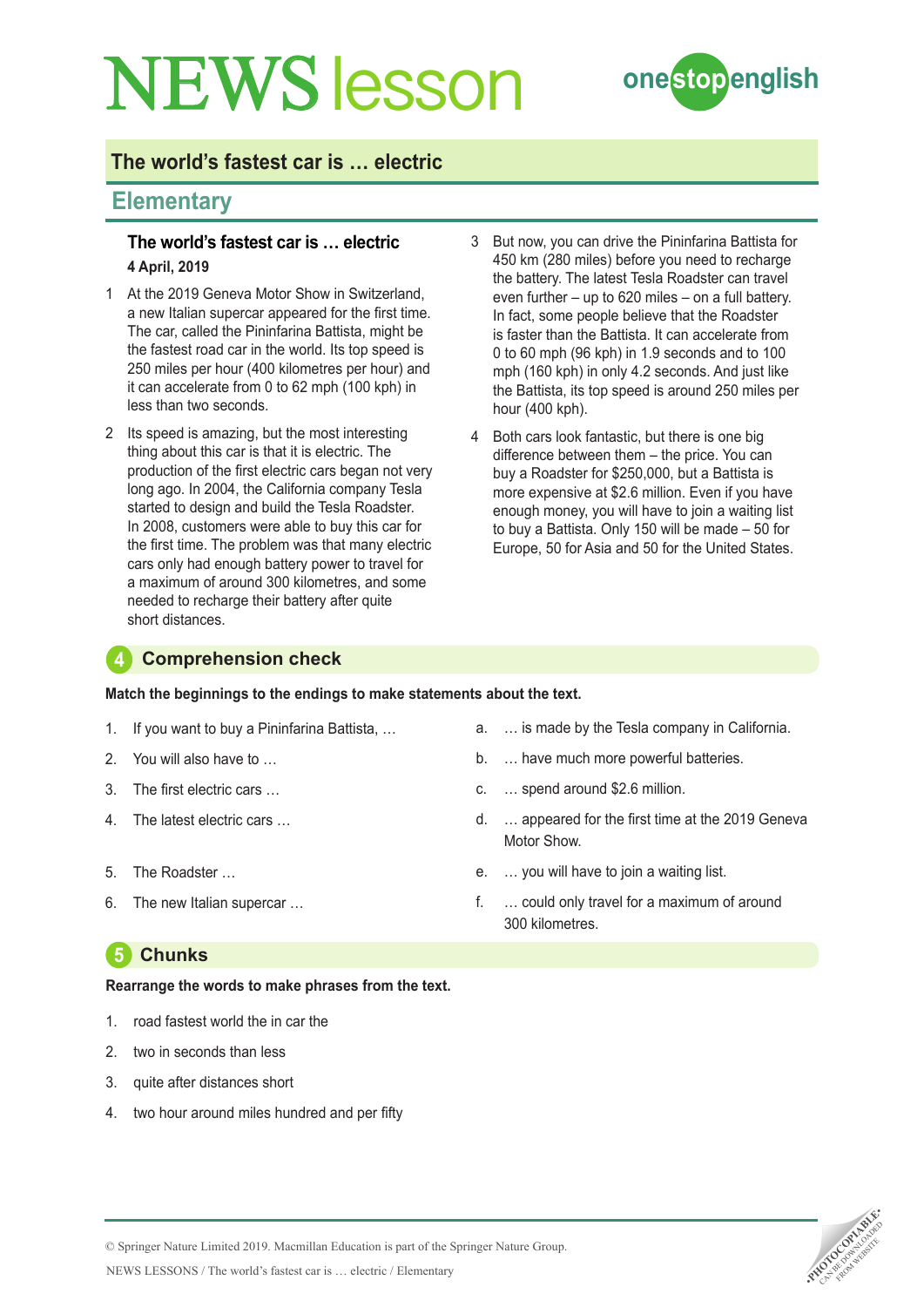

### **The world's fastest car is … electric**

## **Elementary**

#### **6 Two-word phrases**

**Match the words in the left-hand column with the words in the right-hand column to make expressions from the text.**

| 1. top     | a. power |
|------------|----------|
| 2. battery | b. show  |
| 3. waiting | c. speed |

4. motor

d. list

#### **7 Comparatives and superlatives**

#### **Complete the table.**

|               | adjective   | comparative | superlative |
|---------------|-------------|-------------|-------------|
| . .           | late        |             |             |
| っ<br><u>.</u> | interesting |             |             |
| 3.            | fast        |             |             |
| -4.           | expensive   |             |             |

#### **8 Discussion**

- **• What is your favourite car?**
- **• Would you like to drive a powerful car like the ones in the text? Why? Why not?**